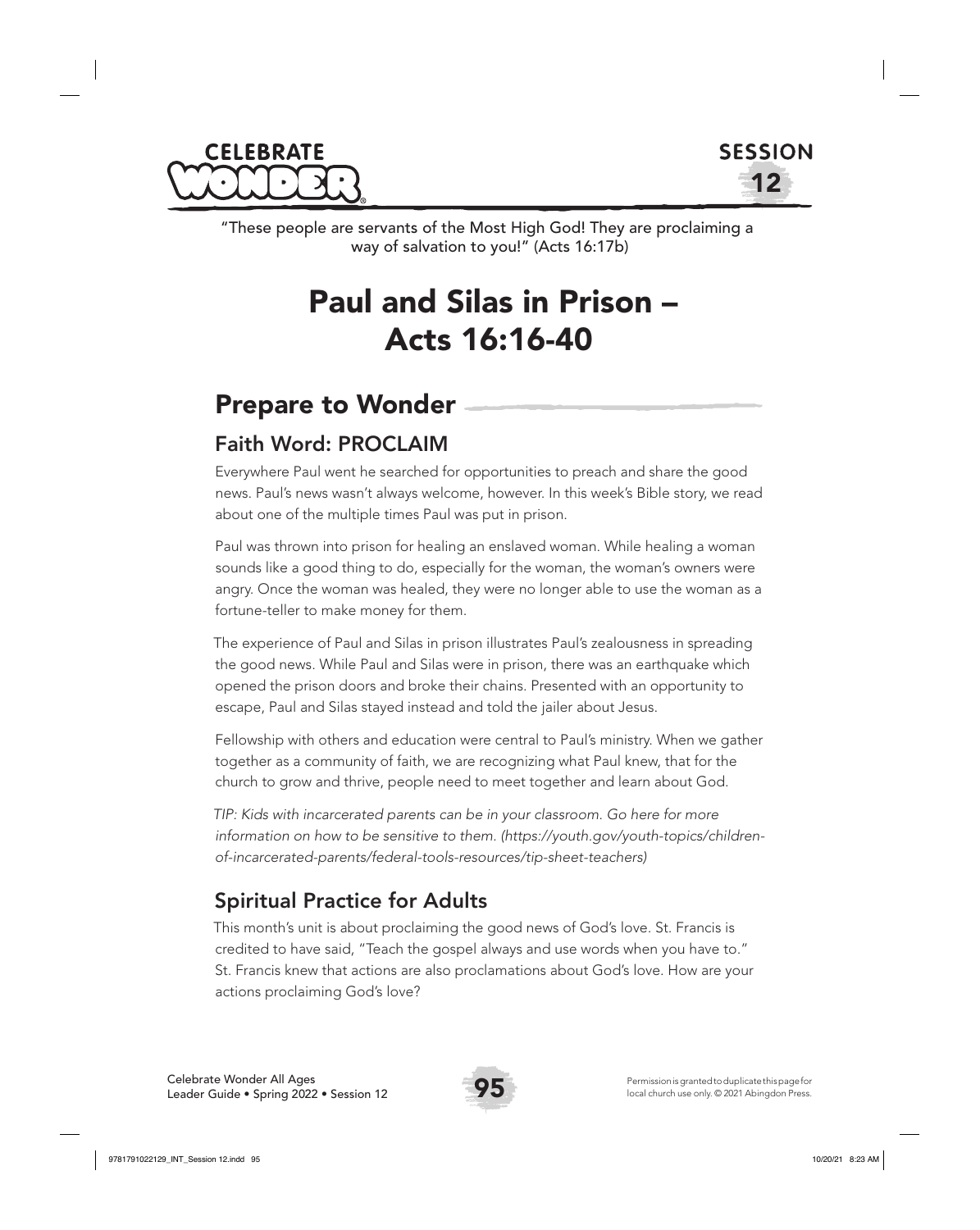# Come Together

#### Come Together

*Supplies: Class Pack,* Celebrate Wonder Bible Storybook*, Wonder Box, white cloth, battery-operated candle, musical note*

*Prepare Ahead: Set up a Wonder Table (see p. 3) with a white cloth, batteryoperated candle, and a Wonder Box (see p. 3). Display the Unit 3 Bible Verse Poster (Class Pack—pp. 9 & 16) and Faith Word Poster (Class Pack—p. 21). Place a musical note inside the Wonder Box.* 

- Point to the Unit 3 Faith Word Poster, and invite the children to wonder about what the word *proclaim* means.
- Invite the kids to join you in a circle.

**SAY:** This month we are hearing stories about a man named Paul. In today's story, Paul and his friend, Silas, go to jail.

ASK: Why do you think they were put in jail?

• We recommend reading a story each week from the *Celebrate Wonder Bible Storybook*. Allow an elementary kid to read, "Paul and Silas in Prison" (pp. 294–5), from the storybook.

PRAY: Dear God, help us to show your love through our actions. Amen.

## Paul and Silas in Prison – Preschool

*Supplies: Reproducible Kids' Book, crayons*

*Prepare Ahead: Photocopy "Paul and Silas in Prison" (Reproducible 12A) for each preschooler.*

• Invite the preschoolers to use crayons to color the picture. Invite elementary kids to help the preschoolers follow the directions on the pages.

SAY: Paul and Silas traveled together to proclaim Jesus' message of love. There were some people who didn't like their message, so they were put in jail.

ASK: What do you think happened next?

## Songs of Praise – Younger Elementary

*Supplies: Reproducible Kids' Book, pens or pencils*

*Prepare Ahead: Photocopy "Songs of Praise" (Reproducible 12B) for each child.*

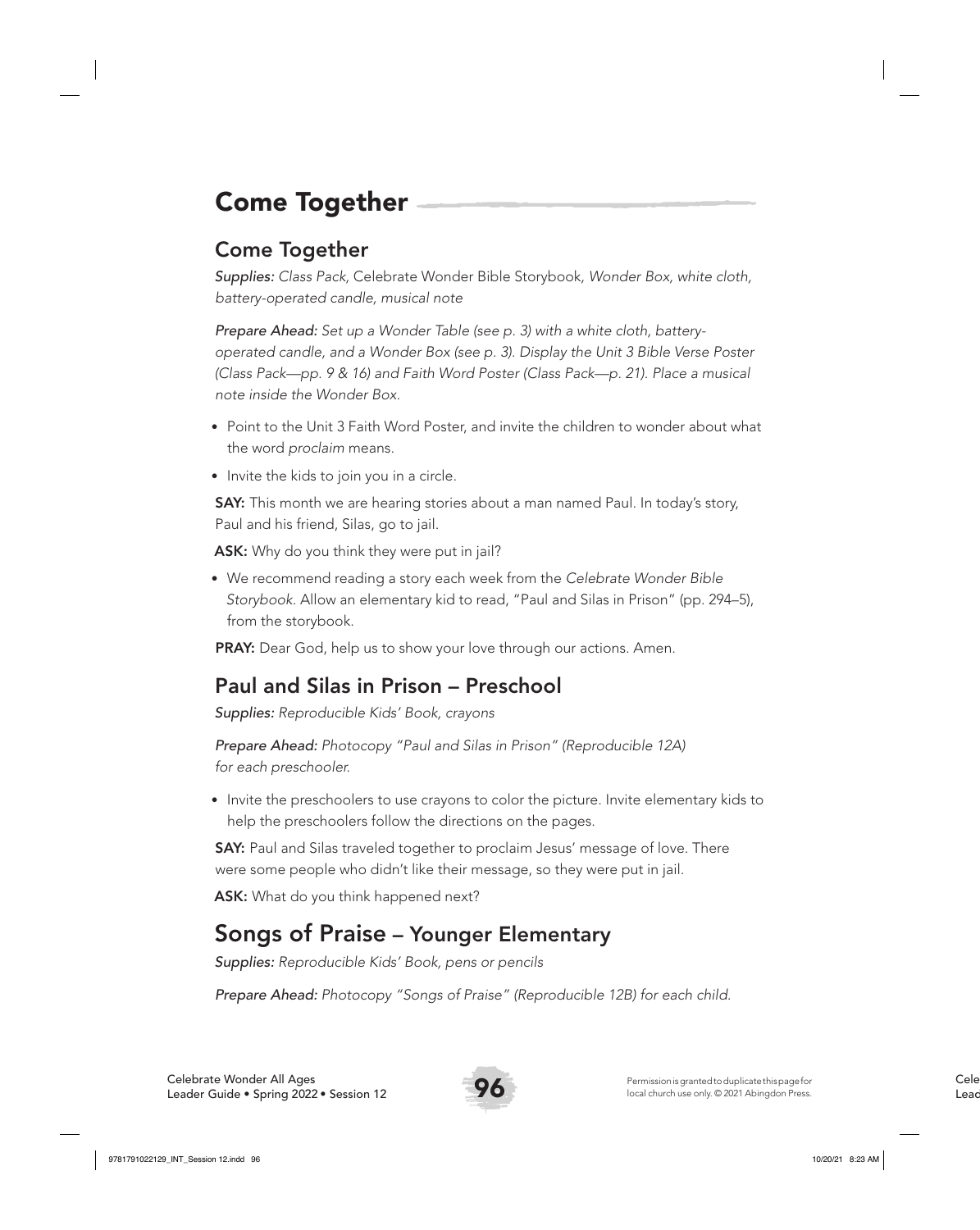SAY: Paul and Silas were arrested and put in prison. That didn't stop them from proclaiming Jesus' message of love through songs of praise.

• Invite the kids to match the musical notes on the left with the ones on the right..

#### Missing Memory Verse Vowels – Older Elementary

*Supplies: Reproducible Kids' Book, pencils, CEB Bible*

*Prepare Ahead: Photocopy "Missing Memory Verse Vowels" (Reproducible 12C) for each child.* 

SAY: This month we have been learning a memory verse about proclaiming. The verse comes from this week's story.

- Invite the kids to add the vowels back into the words to solve the puzzle.
- Encourage the kids to read the memory verse once they have solved the puzzle.

## Proclaiming Jesus' Message – All Ages

*Supplies: Reproducible Kids' Book, crayons or markers*

*Prepare Ahead: Photocopy "Proclaiming Jesus' Message" (Reproducible 12D) for each child.* 

**SAY:** Paul and Silas proclaimed Jesus' message of love. This was the most important message to them.

ASK: What is the most important message to you?

- Encourage the kids to reflect on what cause they want to tell others about.
- Invite the children to draw or write a message about their causes on their papers.
- Encourage them to share about their messages with the group.

## Wonder Time

#### Interactive Bible Story

*Supplies: Reproducible Kids' Book* 

*Prepare Ahead: Photocopy today's Take-Home Pages from the Reproducible Kids' Book, 12F–12G. Display the Unit 3 Bible Verse Poster (Class Pack—pp. 9 & 16).*

• Invite several readers to take turns reading the story, one section at a time.

WONDER: What were Paul and Silas teaching through their actions?

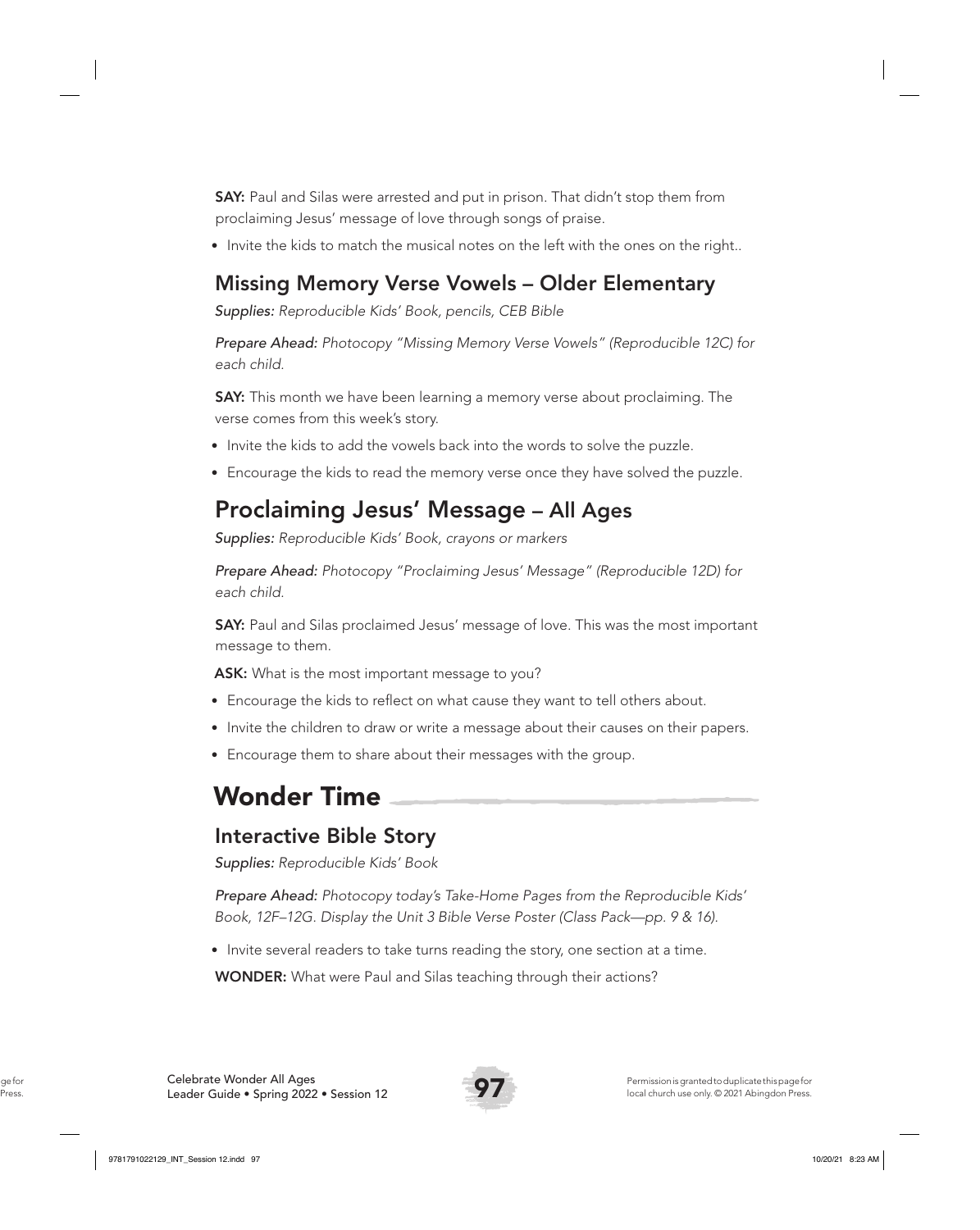## Share a Story

*Supplies: Celebrate Wonder DVD, TV, DVD player*

- Invite the children to join you, and to sit in a circle on the floor.
- Watch the Session 12 video (Celebrate Wonder DVD).

#### Wonder with Me

*Supplies: Class Pack, Wonder Box, scissors*

*Prepare Ahead: Lay out the Unit 3 Wonder Story Mat (Class Pack—pp. 7 & 18). Cut out the Unit 3 story figures (Class Pack—p. 3).* 

• Place the Wonder Box on the Unit 3 Wonder Story Mat.

SAY: Today's Faith Word is *proclaim*.

• Show the children the Unit 3 Faith Word Poster (Class Pack—p. 21).

SAY: Proclaim means to share out loud what you believe about your faith.

• Point to the portrait of Paul.

WONDER together:

- ❍ How do you think the enslaved woman felt when she was healed?
- ❍ Why did the jailer invite Paul and Silas to his house?
- ❍ How will your actions proclaim God's love?
- Add the portrait of Silas to the poster.
- Open the Wonder Box to reveal the musical note.

WONDER: Why do you think there is a musical note in our Wonder Box this week?

## Experience Wonder

## Advocacy is Faithful (Art)

*Supplies: posterboards, markers, optional: magazines that can be cut up* 

**SAY:** Paul and Silas helped the woman in today's story. They healed her and that set her free. Their actions showed God's love and desire for everyone to be free and cared for.

**SAY:** Today, this is called advocacy. Advocacy is standing up for others. Advocacy is making sure everything is fair and just.

ASK: What is a cause that you feel needs to be stood up for?

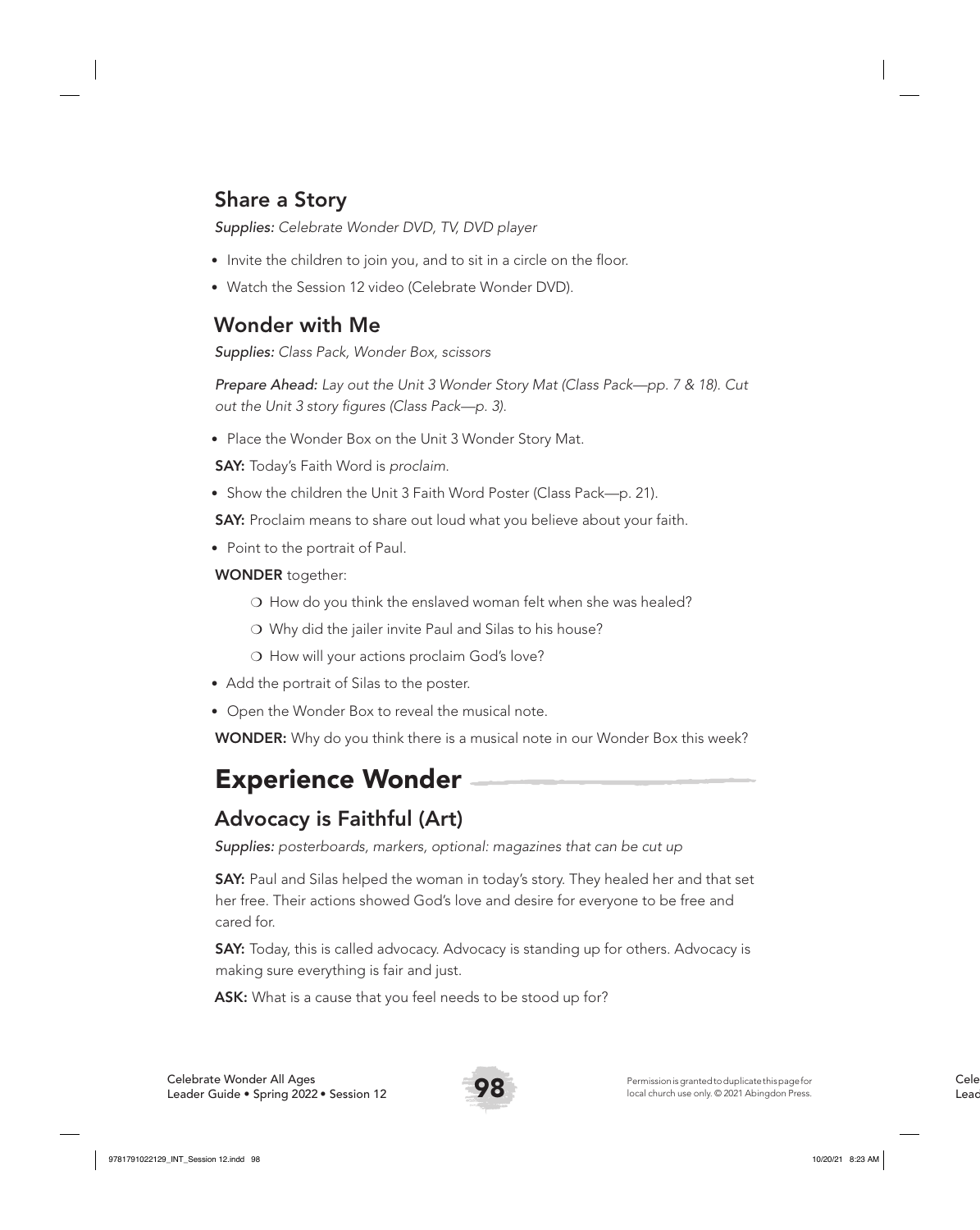• Invite the kids talk about the causes they drew about in "Proclaiming Jesus' Message".

ASK: Why is this important?

• Encourage the kids to make a big poster that teaches the congregation about their causes and how the congregation can help.

#### Examine the Bible Verse

**SAY:** Our Unit 3 Bible verse is Acts 16:17b. Find it in your Bibles.

ASK: Is the Book of Acts in the Old or New Testament? *(New)* Where is Acts located in the New Testament? *(right after the Gospel books)* In what chapter of Acts is our verse located? *(16)* What is the verse number? *(17)*

• Gather the kids around the Unit 3 Bible Verse Poster. Read it together.

ASK: What is the reference for our verse? *(Acts 16:17)*

**SAY:** Our Bible verse is from the story we heard today. Paul and Silas healed the woman and this is what she says!

## Peaceful Place

*Supplies: copies of the Unit 3 Faith Word (Leader Guide—p. 115);* Celebrate Wonder Bible Storybook*; suggested book:* Ordinary Mary's Extraordinary Deed*, by Emily Pearson; paper; crayons or markers; stationary; pens or pencils*

*Tip: All of the supplies/activities suggested for the Peaceful Place are optional.*

- Assist the children, as needed, as they interact with the items provided.
- Encourage the children to color the Unit 3 Faith Word coloring page.
- Invite the children to write letters like Paul did.

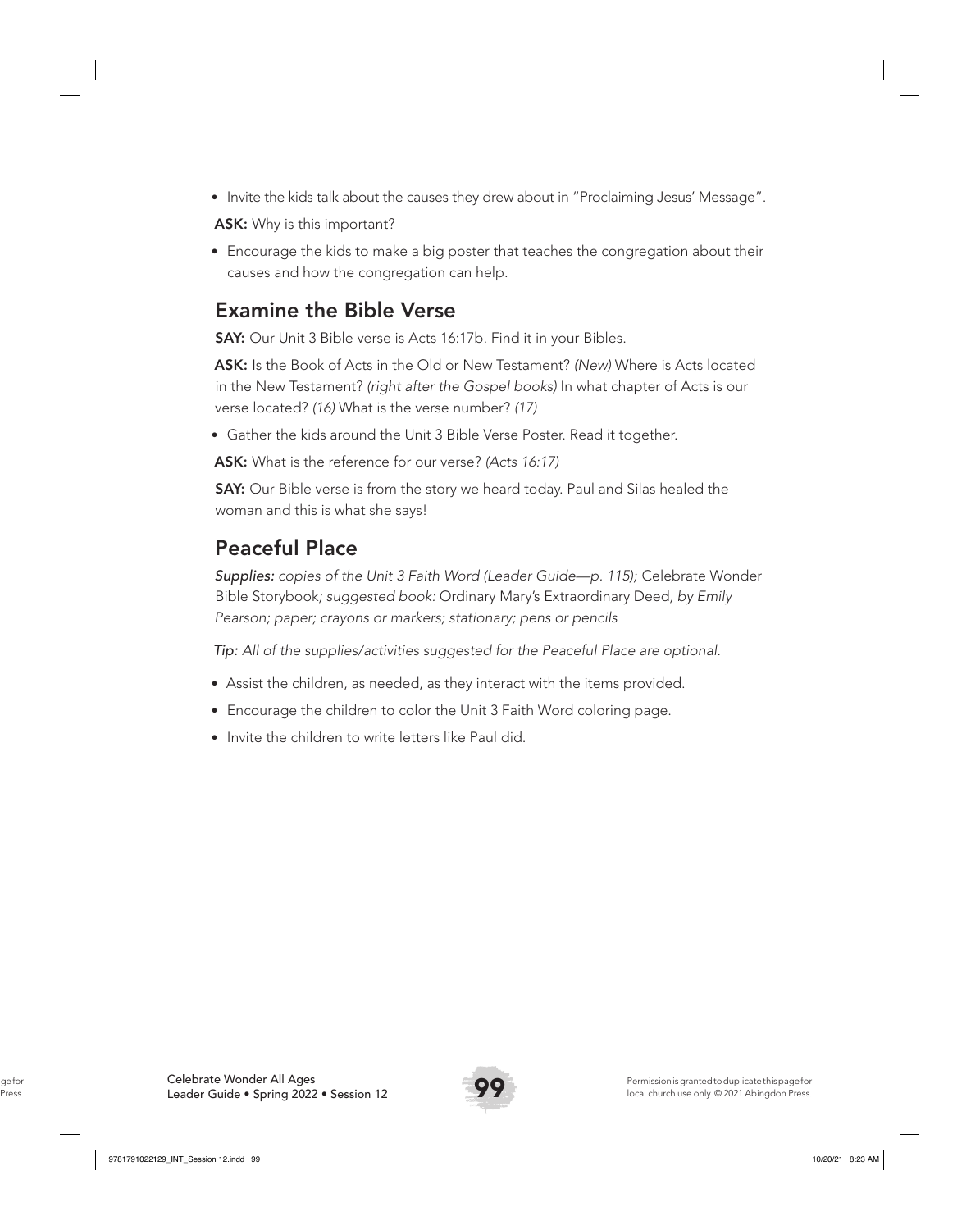# Go in Peace

#### **Spiritual Practice –** Exploring Proclamation Through Preaching

**SAY:** A spiritual practice is something we do to help us connect to and spend time with God. It doesn't have to be the same thing every time, but it can be. A spiritual practice can be praying silently or out loud, dancing, singing, walking, breathing, drawing, chanting, or speaking blessings.

- Guide the children through a spiritual practice and invite them to repeat after you:
	- O LEADER SAYS: My voice is important.
	- O CLASS SAYS: My voice is important.
	- O LEADER SAYS: My voice matters.
	- O CLASS SAYS: My voice matters.
	- ❍ LEADER SAYS: Thank you, God, for my voice.
	- O CLASS SAYS: Thank you, God, for my voice.

**PRAY:** Dear God, help us proclaim your love in all we say and do. Amen.

• Bless the children before they leave. Touch each child on the hand as you say this blessing: "You are important. You matter."

## Family Spiritual Practice

SAY: Let's take a look at your Take-Home Pages for today *(Reproducibles 12F–12G)*. Ask your family to participate in this week's spiritual practice and choose an issue to support as a family.

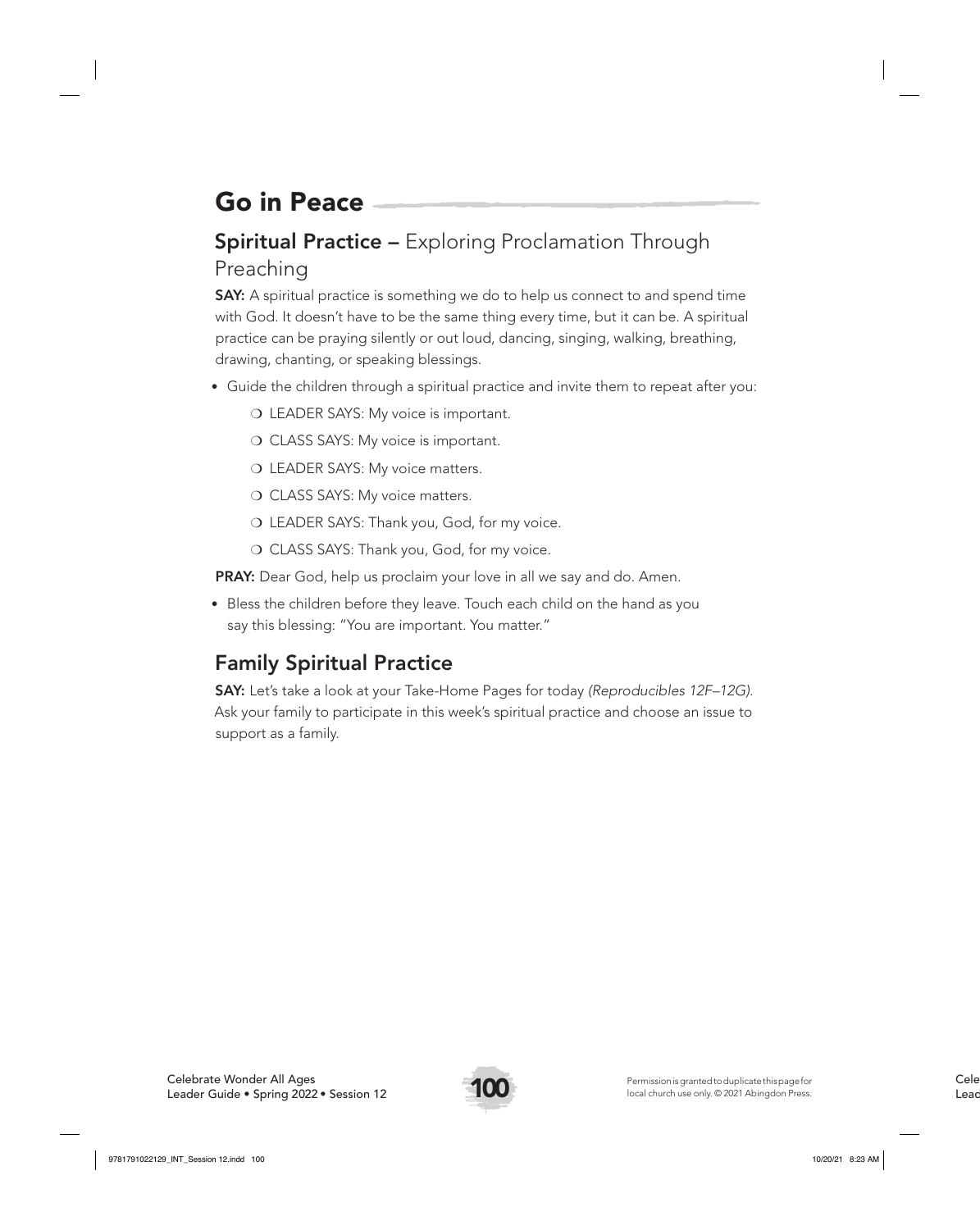# Supplemental Activities

## **Preschoolers –** Building Block Earthquake

*Supplies: building blocks, baking sheet*

SAY: Paul and Silas were singing praises to God when an earthquake hit the jail they were in. An earthquake is what happens when the land on earth rubs together. This happens sometimes when the earth's temperature changes or something happens below the earth's crust. It makes everything on the land rumble!

ASK: How do you think Peter, Silas, and the other people in the jail felt when the earthquake hit?

- Invite the kids to build a building out of blocks on a baking sheet.
- Encourage the kids to wiggle the baking sheet and see what happens.
- Keep playing until each child has gotten to make an earthquake.

#### Early Elementary and Older Elementary – Graham Cracker Earthquakes

*Supplies: graham crackers, miniature marshmallows, frosting, plastic spoons, wax paper, napkins, wet wipes*

• Have the children wash their hands.

ASK: Do you know what an earthquake is? Have you ever experienced an earthquake?

**SAY:** We are going to hear about an earthquake in our Bible story today. Right now we are going to learn more about how earthquakes happen.

- Give each child a square of wax paper.
- Give each child a spoonful of frosting and encourage him or her to spread the frosting out in a thick layer on the wax paper. Show the children a graham cracker and tell them the size of the frosting layer needs to be slightly larger than a graham cracker.
- Give each child a graham cracker.
- Have each child break the graham cracker into two squares along the perforation.
- Have each child lay the two graham cracker squares on top of the frosting layer with the broken edges of the graham cracker together.